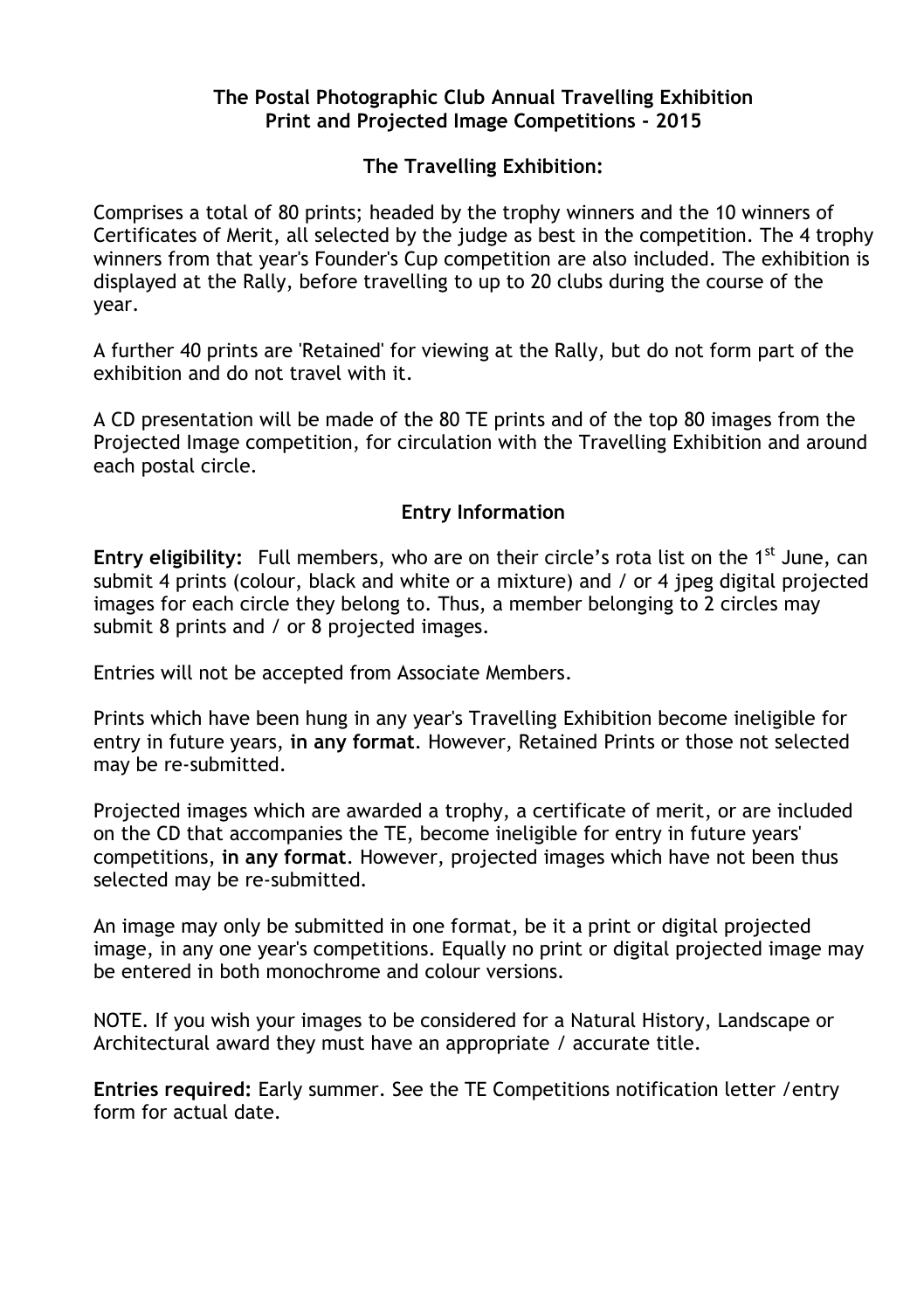### **Entry requirements:**

### **General:**

There is no charge for entry or return postage. This is included within the annual PPC subscription. **Packaging should fit through a standard letterbox, entries will be returned in the packaging in which they are submitted - so it should be in good condition and suitable for reuse.** Each entry must be accompanied by the appropriate entry form, fully completed, which will have been issued with the TE Competitions Notification Letter.

**Prints:** Each print to be a MAXIMUM of 7" x 5" and MUST be mounted on 7" x 5" stiff card, that MUST be no thicker than 4mm. List the image title, members name and circle on the back of each print mount, when the image is viewed upright . These details should be positioned so that there is at least a 1 inch space above the title to allow for the numbering sticker. **Entries that do not conform to these requirements will be rejected.**

**Digital Projected Images:** Entries can be submitted via the Internet or on a nonreturnable CD - **see the TE Competitions Notification Letter /entry form for further details**.

Each digital image should be 1050 pixels on the longest side, JPEG format in sRGB colour space and not exceeding 800KB in size.

Images entered for each circle should be placed in a folder entitled with the member's name and circle. Every image within the folder must be identified in the following manner – TITLE<underscore>INITIALS<underscore>CIRCLE e.g. *My Picture\_ FB\_C7, Good Pic\_JD\_ IC8.*

### **Awards:**

No scores are awarded in the Annual TE Competition. The 'Ellis Martin Cup' for the circle achieving the highest average score was transferred to The Founders Cup Competition in 2015.

### **Prints:**

'The Half Plate Challenge Cup' – for best print overall - Chosen from the winners of best mono print and best colour print award.

'The Maurice Mac Dowell Cup' – for best colour print.

'The Jack Cowper Tannadice Salver' – for best monochrome print.

'The Andrew Emond Trophy' – for best landscape print.

'The Harry Ridgway Cup' – for best portrait print.

'The Scottish Quaich' – for best photograph depicting action.

'The Singleton Rose Bowl' – for best architectural / record print.

'The Dick Ogden Natural History Shield' – for best natural history print 10 Certificates of Merit.